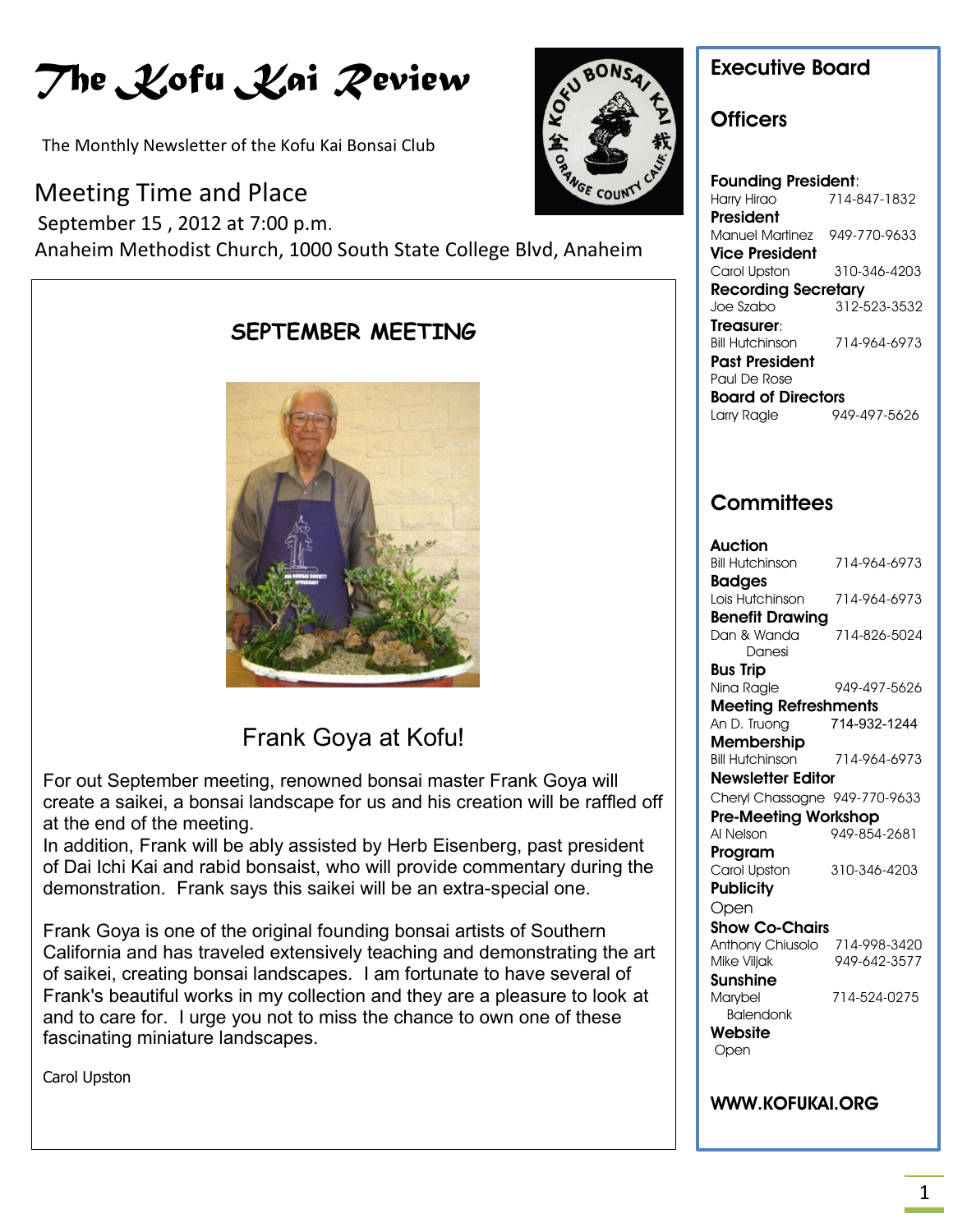# **July Auction**

Once again we have completed a successful and eventful annual auction. Joe James presided as our Barker and did an excellent job as usual, **THANKS JOE**.

The money raised will go to update some equipment and provide programs to educate people and promote the art of Bonsai.

I would like to thank those listed below for their generosity in donating the money raised from the sale of their Bonsai material and related items. It is because of this type of event and support of the membership that we are able to continue having a strong presence in the Orange County area

### **THANK YOU**

Bill Hutchinson, Joe James, Manuel Martinez, Tak Nakamura, Ryan Nichols, Larry Ragle, ish Miya, Bob White, Jeff Yang, Dick Anderson, Steve Ellison, Harry Hirao, Kazuo Hosozawa, Brian Grant.

#### **K O F U B ON S AI K A I - B ON SA I ID EA S**

#### **BY MARTY MANN**

#### **S E PT E M B ER , 2 01 2 ( # 8 5 )**

Growth patterns of most trees begin to slow down at this time. They no longer show signs of vigor or the blush of summer greenery. They will not show autumn colors yet since the chemical changes required do not begin to materialize until late in September. The **"Autumnal Equinox"** approaches -- the day of equal nights and days that leads us into the fall season, areas in our yard, previously exposed to full sun, have more shade and conversely trees get less light than they are accustomed to having in order to grow. Notice tree locations. Move deciduous trees into cooler areas if you have had recent periods of regrowth. In spite of periods of cool weather, trees can respond to the warmth of the late summer and develop new foliage.

Fall is generally the end of the luxurious growth of summer and the last spurt of activity before settling down for winter dormancy. Bonsai will no longer grow very much so the need for extensive pruning should be minimal. Since recent growth may have added girth to branches and trunks, check all wired branches to see if they are set and, if they are, remove the wires.

Assuming you have properly reduced the nitrogen feeding during the past few months the fall colors on deciduous trees will show on liquid ambers, maples, gingkoes, hornbeams and zelcova. Cool nights and the effect of equal days and nights add to this phenomenon. Winter growth generally goes into the lignification of woody branches and trunks.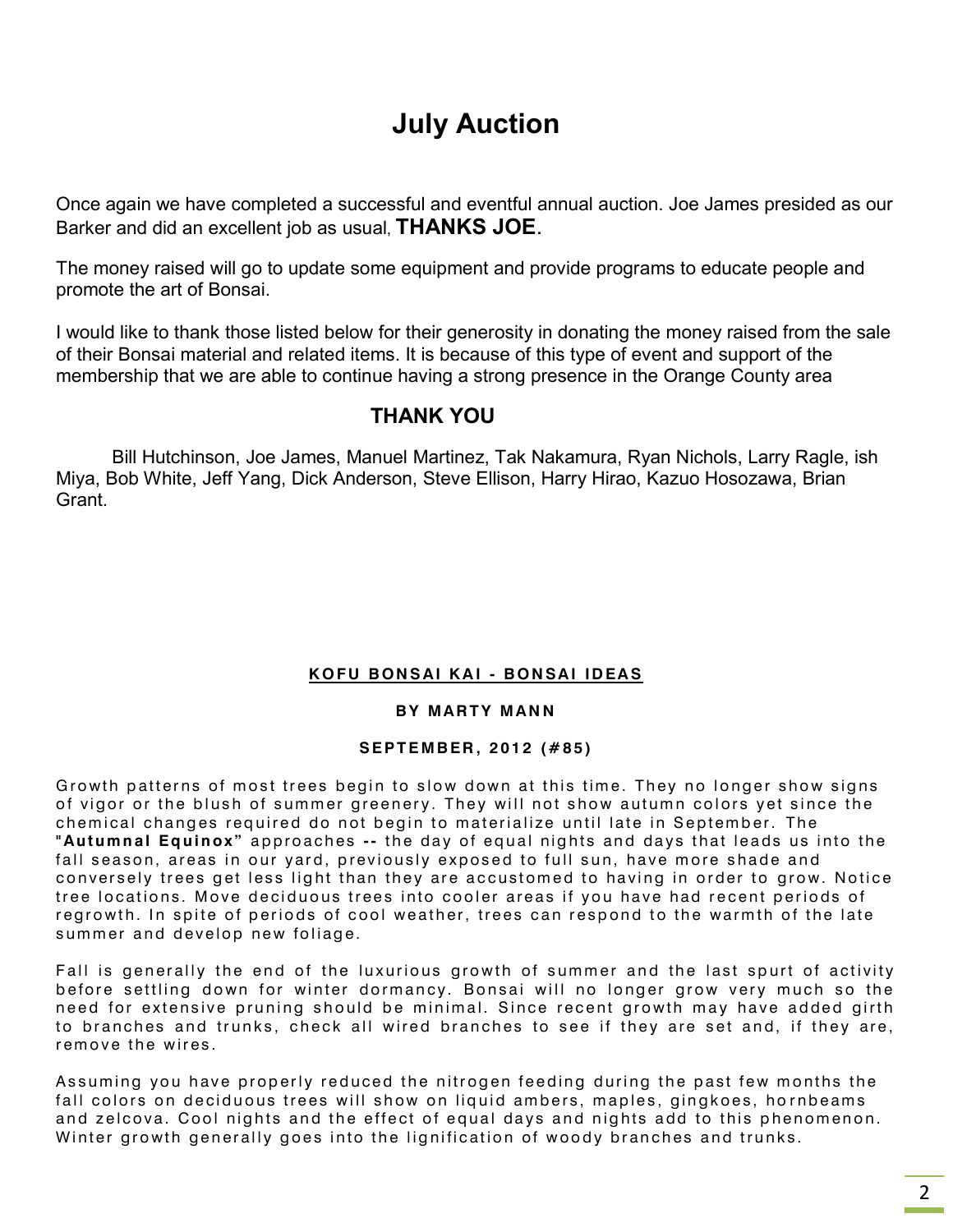Fall is an excellent time to gather tree seeds as they ripen. Seeds from oak tree acorns, pine tree cones and many varieties of maples are in profusion--an excellent source for stratification by over wintering in your refrigerator. Plant them in early spring for new nursery seedlings and future training stock.

Pruning and pinching is still an important activity in spite of the growth slow-down. Keep evergreens and conifers in shape. Our climate allows plenty of time for new growth to develop and harden before winter cool days encourages dormancy. Check the growth of new candles on pines. There is still time for second candle removal. Attentive cut back and pinching minimizes unattractive long internodes and loss of compactness. The more you pinch and cut the more branch diversification occurs and new buds form for spring. This constant attention from early fall, throughout the dormant winter season, will intensify your design objectives.

Limit cuttings, at this time of year, to hardwood specimens or tropical varieties. The use of a rooting hormones and a pre-soaking of a rooting stimulant, such as B-1 or Superthrive, improves the odds of success. A basic rooting medium such as 2 parts peat moss with I part perlite or coarse sand will serve you well. Keep the rooting medium slightly moist and shaded until evidence of new growth appears.

Changing leaf colors - Cause and affect.

As fall approaches, deciduous trees, in nature and in bonsai, turn gold, orange and crimson. We marvel at the beauty of these changes and accept this metamorphosis as a fact of life. It is generally assumed that these changes are just a byproduct of dying leaves due to the effects of weather and light.

Leaves get their green color during spring and summer from chlorophyll, the pigment that captures sunlight. But leaves also contain other pigments whose colors are masked during the growing season. In fall, the absence of chlorophyll allows these color pigments to break out, draw into the leaf tissues and begin to show.

The chemical activity within the leaf is very active. As chlorophyll previously used primarily for photosynthesis fades, nutrients like nitrogen and phosphorus are absorbed into the tissue of the tree, stored and used in spring for growth and reproduction. Anthocyanin's, the pigment that creates the red and orange colors, become more dominant and appear to protect leaves by blocking some of the sunlight.

As leaves become more colorful, an interesting phenomenon occurs. Aphids and other insects avoid trees with bright fall color and tend to lay their eggs in less colorful trees. When the eggs hatch next spring, the larvae feed on the tree and are very destructive. Some studies suggest that trees with strong fall color tend to suffer less damage from insects in spring. This is an interesting observation?

Haiku Poem:

Quaking leaves stir in the breeze To tell of soft winds The day passes and night falls

#### **By Marty Mann**

This article has been extracted from the recently published book called 'Bonsai Ideas'. ©By **Marty Mann. Material is not to be copied without publisher or author's permission S e p t e m b e r - 2 0 1 2**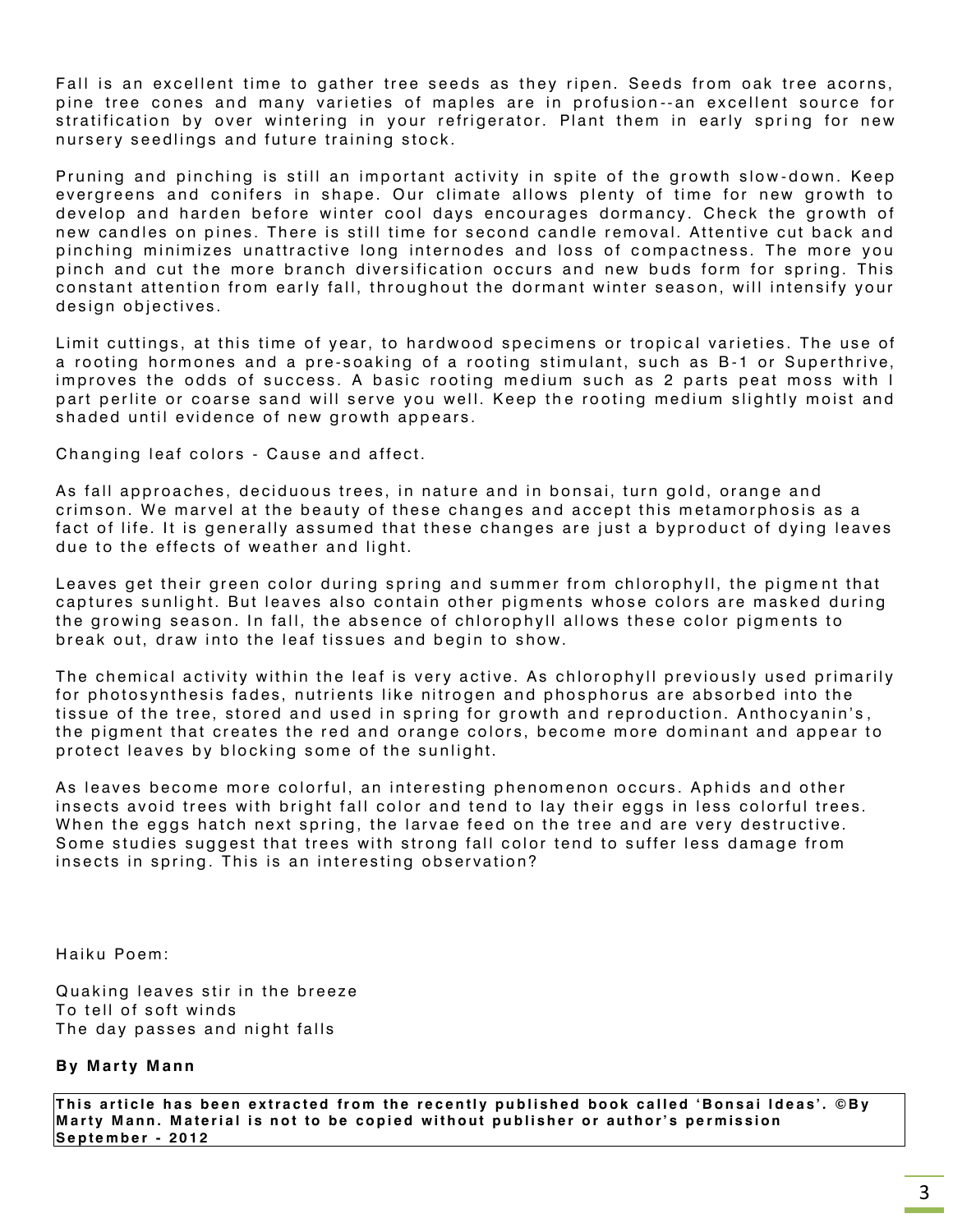# **NEW MEMBERS WELCOME**

# Skip & Peggy Lankard, Dee Liyen Fann, Bruce Boycks, Bill Ward

Say hello to them when you see them

### **UP COMING EVENTS**

### **Bowers Museum Kofu Bonsai Kai Bonsai & Suiseki Show**

**September 26 – 30, 10 AM – 4 PM BONSAI & VIEWING STONES DISPLAY, WORKSHOPS & LECTURES**  John M. Lee Court and Thompson Foyer

**The Bonsai and Viewing Stones Show** consists of 28 displays selected from private collections displayed in a traditional manner. All trees have been in training and have been taken to a final style over many years. The **Viewing Stones**, or 'found art,' are also from private collections collected from areas in California, various parts of the United States and Asia.

Generously sponsored by Kofu Bonsai Kai, Orange County. Free to members and with paid admission; \$8 individual ticket.

#### **Wednesday, September 26 and Friday, September 28, 11 AM - 2 PM BONSAI WORKSHOPS**

#### John M. Lee Court

Kofu Bonsai Kai expert instructors present a hands-on bonsai workshop with discussion, after care instructions and handouts. The material to be styled and potted in a training pot is Prostrata Juniper. Maximum 10 students to enable close personal attention.

M \$50 /N-M \$60

Advance reservations by September 19. Please contact Manny Martinez, President, Kofu Bonsai Kai, at 949.770.9633 or at [manny22816@aol.com](mailto:manny22816@aol.com)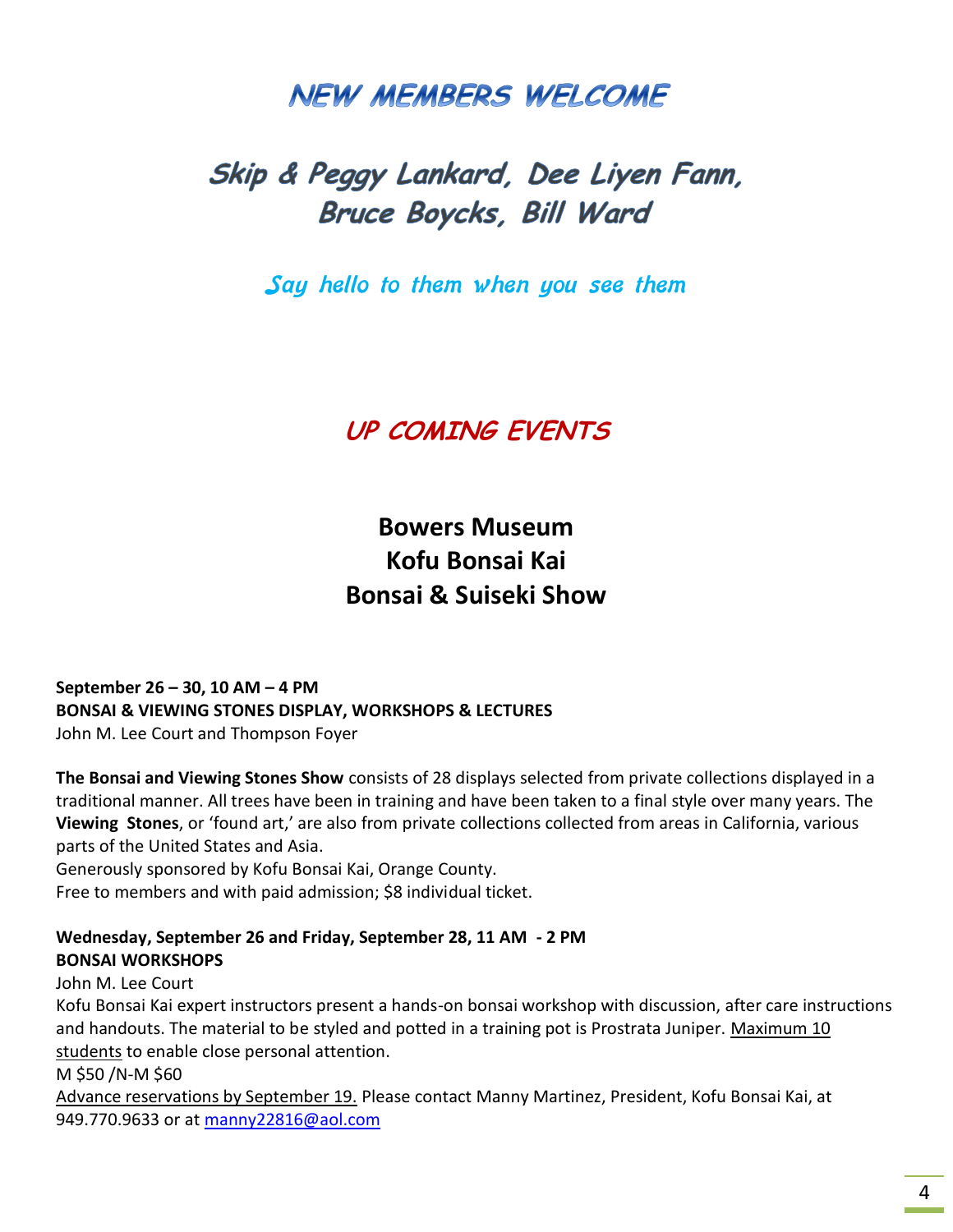#### **LECTURES**

Norma Kershaw Auditorium Free to members and with paid admission; \$8 individual ticket.

#### **Thursday, September 27 10:30 AM – 11:30 AM**

**The Art of Bonsai** Manuel Martinez, President, Kofu Bonsai Kai.

### **Saturday, September 29 1:30 PM – 2:30 PM**

#### **Saikei: The Miniature Landscape**

Mr. Al Nelson, Bonsai Master, member of Kofu Bonsai Kai, discusses the art of saikei, based on the principles of group plantings and rock plantings found in traditional bonsai. Demonstration of saikei included.

#### **Golden State Bonsai Federation Convention** *XXXV* **"Cali-fornia Dreaming" at the Doubletree Hotel, 2011 West Point Way. October 24, 25, 26, 27 and 28, 2012 , Sacramento, California . Additional information forthcoming.**

### **Bonsai Tools and Supplies**:

If you need any tools or supplies from Everett Bassin, contact him at 714-827-0661 or 714-392-5149 or email him at [bonsaitools@mindspring.com.](mailto:bonsaitools@mindspring.com) He will bring them to the meetings. He will not be bringing his entire inventory to the meetings.



Kofu Bonsai Kai is looking for someone who is interested in maintaining and updating our website. Anyone who is interested, please contact Manual Martinez at 949-770-9633 or email [manny22816@aol.com.](mailto:manny22816@aol.com)